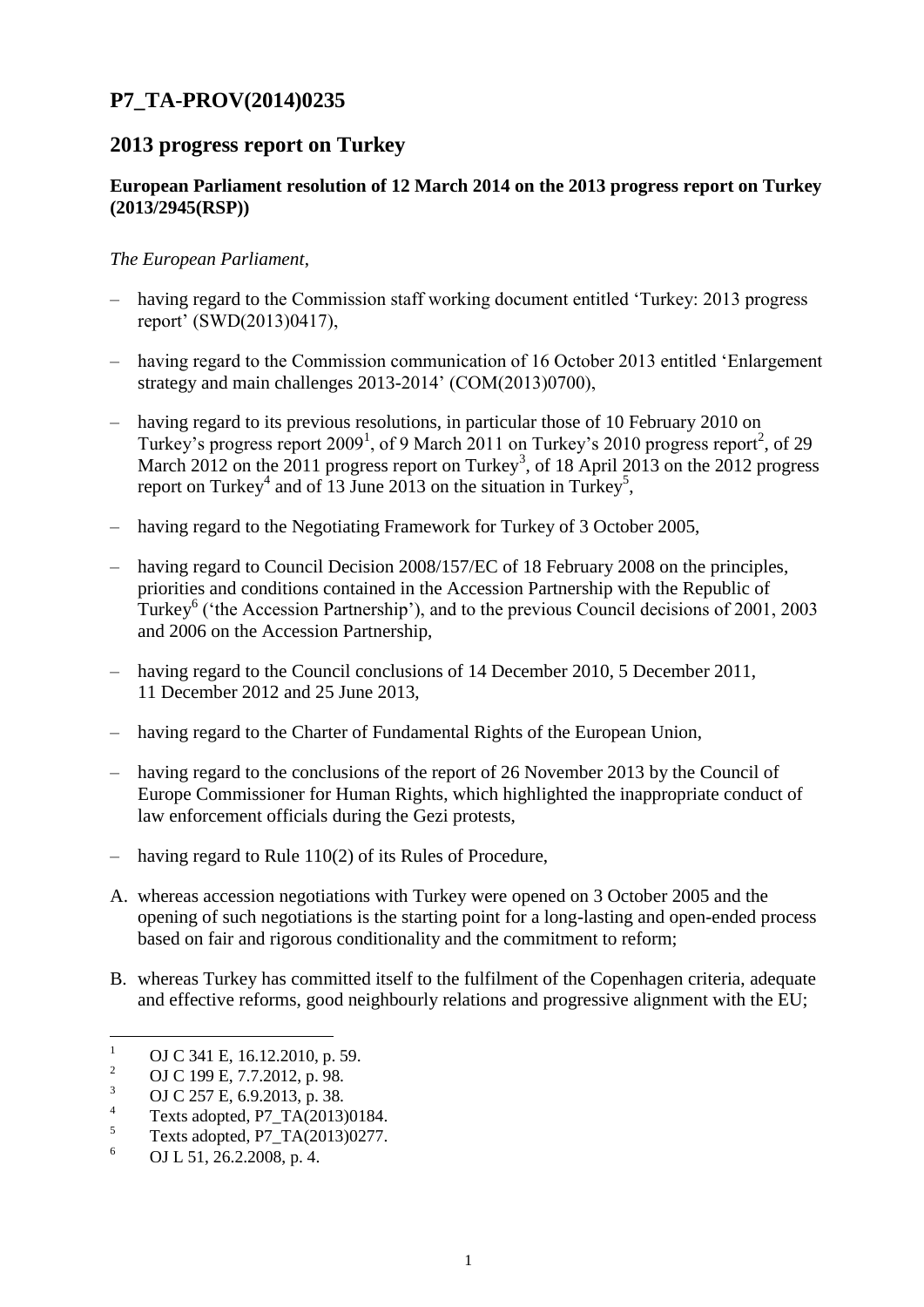whereas these efforts should be viewed as an opportunity for Turkey to continue its process of modernisation;

- C. whereas the EU should remain the benchmark for reforms in Turkey;
- D. whereas full compliance with the Copenhagen criteria and the EU's integration capacity, in accordance with the conclusions of the December 2006 European Council meeting, remains the basis for accession to the EU;
- E. whereas, in its conclusions of 11 December 2012, the Council endorsed the Commission's new approach to the negotiating frameworks for new candidate states whereby the rule of law is placed at the heart of enlargement policy, and confirmed the centrality in the negotiating process of Chapters 23 (judiciary and fundamental rights) and 24 (justice, freedom and security), which should be tackled early in the negotiations so as to allow clear benchmarks and sufficient time to carry out the necessary legislative changes and institutional reforms, and thus to establish a solid track record as regards implementation;
- F. whereas in its communication entitled 'Enlargement strategy and main challenges 2013-2014' the Commission concluded that Turkey, on account of its economy, strategic location and important regional role, is a strategic partner for the EU and a valuable component of EU economic competitiveness and that important progress on reforms had been made in the preceding 12 months; whereas the Commission called for further reforms and the promotion of dialogue across the political spectrum in Turkey and in Turkish society at large;
- G. whereas Turkey, for the eighth consecutive year, has still not implemented the provisions stemming from the EC-Turkey Association Agreement and the Additional Protocol thereto;
- H. whereas, for its own benefit and with a view to enhancing stability and promoting good neighbourly relations, Turkey needs to step up its efforts to resolve outstanding bilateral issues, including unsettled legal obligations and disputes with its immediate neighbours over land and maritime borders and airspace, in accordance with the provisions of the UN Charter and with international law;
- I. whereas Turkey has the potential to play a pivotal role in diversifying energy resources and routes for oil, gas and electricity transit from neighbouring countries to the EU, and whereas there is potential for both Turkey and the EU to benefit from Turkey's rich renewable energy resources in order to create a sustainable low-carbon economy;
- J. whereas tackling corruption at all levels is an important element of a functioning rule of law system;
- K. whereas Turkey continues to be actively involved in its wider neighbourhood and is an important regional player;

## *Credible commitment and strong democratic foundations*

1. Welcomes the 2013 progress report on Turkey and shares the Commission's conclusion that Turkey is a strategic partner for the EU and that important progress on reforms was made in the preceding 12 months ; underlines the importance of, and urgent need for, further reforms with a view to ensuring greater accountability and transparency in the Turkish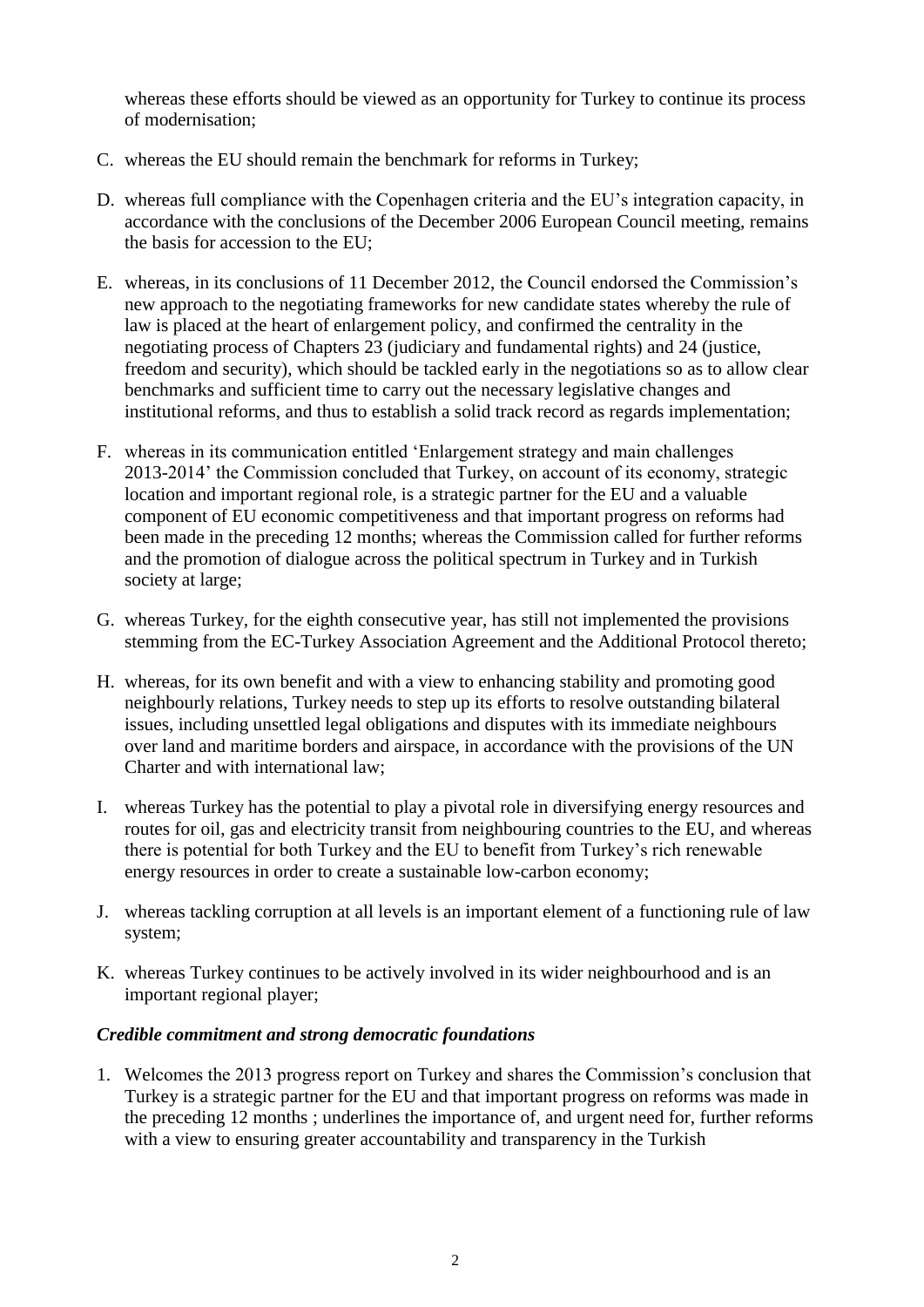administration and the promotion of dialogue across the political spectrum and in society more broadly, in particular through the proper involvement, and a process of empowerment, of civil society, together with full respect for fundamental rights and the rule of law in practice; recalls the centrality for any democracy of the principle of separation of powers, the rule of law and fundamental rights, and stresses the importance of an impartial and independent judiciary for a truly democratic state;

- 2. Notes the transformative power of negotiations between the Union and Turkey, and stresses the importance of close dialogue and cooperation between Turkey and the EU on the reform process, so that negotiations can continue to provide Turkey with a clear reference and credible benchmarks; stresses, therefore, the importance of credible negotiations, conducted in good faith and based on a mutual commitment by Turkey and the Union to effective reforms furthering the democratic foundations of Turkish society, promoting fundamental values and producing positive change in Turkey's institutions, its legislation and the mentality of its society; welcomes, therefore, the opening of Chapter 22;
- 3. Welcomes the signing of the readmission agreement between the EU and Turkey and the initiation of the visa liberalisation dialogue on 16 December 2013; stresses the importance of achieving a common understanding between Turkey and the EU on the relevance for both parties of the readmission agreement and the roadmap leading to visa liberalisation; calls, in this connection, for the EU to provide full technical and financial support to Turkey for the implementation of the readmission agreement, and on Turkey to put in place adequate policies aimed at providing effective international protection to asylum-seekers and securing respect for the human rights of migrants; takes the view that the establishment of the General Directorate of Migration Management and the implementation of the Law on Foreigners and International Protection are a first positive step in that direction; recalls that Turkey is one of the key transit countries for irregular migration to the EU and stresses the importance of swift ratification of the readmission agreement and its effective implementation vis-à-vis all the Member States; calls on Turkey to implement the existing bilateral readmission agreements fully and effectively; stresses the clear benefits of facilitating access to the EU for business people, academics, students and representatives of civil society and calls on Turkey and the Commission to move forward in dialogue with a view to making substantial progress on visa liberalisation;

## *Fulfilling the Copenhagen criteria*

- 4. Expresses deep concern at the recent developments in Turkey with regard to allegations of high-level corruption; regrets the removal of the prosecutors and police officers in charge of the original investigations, as this goes against the fundamental principle of an independent judiciary and deeply affects the prospects for credible investigations; considers regrettable the serious breakdown of trust between the government, the judiciary, the police and the media; urges the Government of Turkey, therefore, to show full commitment to democratic principles and to refrain from any further interference in the investigation and prosecution of corruption;
- 5. Reminds the Government of Turkey of the commitment made to eradicate corruption, in particular by implementing the majority of the recommendations issued in the 2005 evaluation reports by the Council of Europe Group of States against Corruption (GRECO); calls on the Government of Turkey to ensure the good functioning of the Court of Auditors in compliance with applicable international standards and to secure full access to its reports,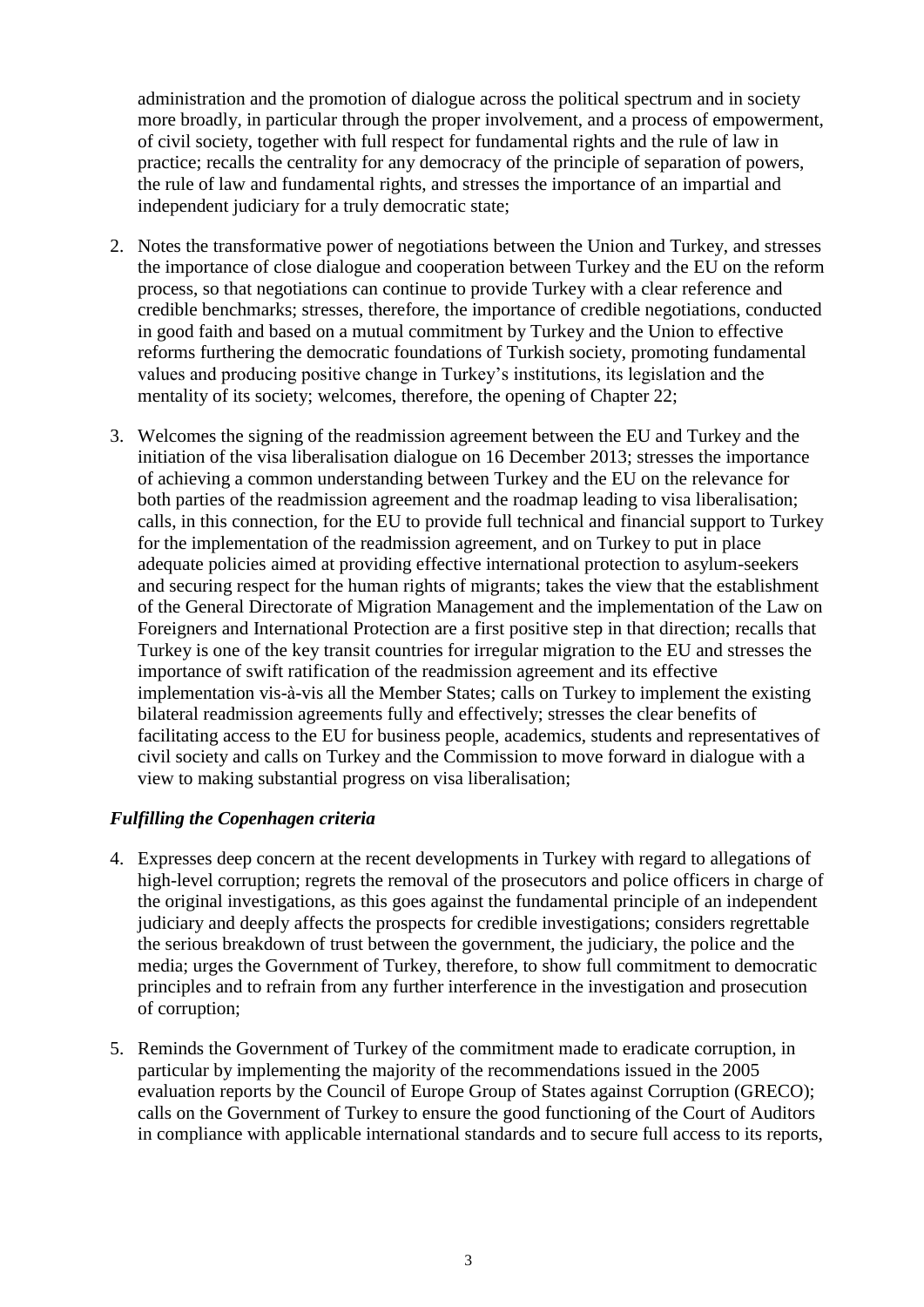including those on the security forces, for the public and the institutions concerned, with particular reference to the Turkish Grand National Assembly; calls on Turkey to secure the cooperation of all ministries with the Court of Auditors; stresses, once again, the need to put in place a judicial police force, working under the authority of the judiciary;

- 6. Points to the crucial role of a system of checks and balances for any modern democratic state and to the fundamental role that the Turkish Grand National Assembly must play at the centre of Turkey's political system in providing a framework for dialogue and consensusbuilding across the political spectrum; expresses concern about political polarisation and the lack of readiness on the part of government and opposition to work towards consensus on key reforms and the drafting of a new constitution for Turkey; urges all political actors, the government and the opposition to work together to enhance a pluralistic vision within state institutions and to promote the modernisation and democratisation of the state and of society; emphasises the crucial role of civil society organisations and the need for adequate communication with the public on the reform process; calls on the political majority to actively involve other political forces and civil society organisations in the deliberation process on relevant reforms and to take into consideration their interests and views in an inclusive manner; emphasises that constitutional reform must remain the top priority for the process of further modernisation and democratisation of Turkey;
- 7. Is worried about the allegations of systematic profiling of civil servants, the police and security forces by the authorities on the basis of religious, ethnic and political affiliations;
- 8. Stresses the urgent need for further progress in implementing the 2010 constitutional amendments, in particular the adoption of laws on protection of personal data and military justice, and of laws introducing affirmative-action measures to promote gender equality; underlines the importance of strictly implementing these legislative changes once they are adopted;
- 9. Commends the Conciliation Committee for reaching consensus on 60 constitutional amendments, but expresses concern at the suspension of its work and the current lack of progress; strongly believes that work on a new constitution for Turkey should be continued, as this is essential for the reform process in Turkey; stresses the importance of achieving consensus, within the framework of the constitutional reform process, on an effective system of separation of powers and an inclusive definition of citizenship in order to arrive at a fully democratic constitution which guarantees equal rights for all the people of Turkey; underlines the fact that Turkey, as a member state of the Council of Europe, would benefit from active dialogue with the Venice Commission on the constitutional reform process; underlines the fact that the constitutional reform process should be carried out in a transparent and inclusive manner, with full involvement of civil society at all stages;
- 10. Expresses deep concern at the new law on the High Council of Judges and Prosecutors and points to the strong, central role conferred on the minister of justice, which is not in line with the principle of an independent judiciary as a necessary precondition for a fully functioning democratic system of checks and balances; stresses that the rules governing the election, composition and functioning of the High Council of Judges and Prosecutors should be fully in line with European standards, and calls on the Government of Turkey to consult closely with the European Commission and the Venice Commission and to revise the new law on the High Council of Judges and Prosecutors in accordance with their recommendations;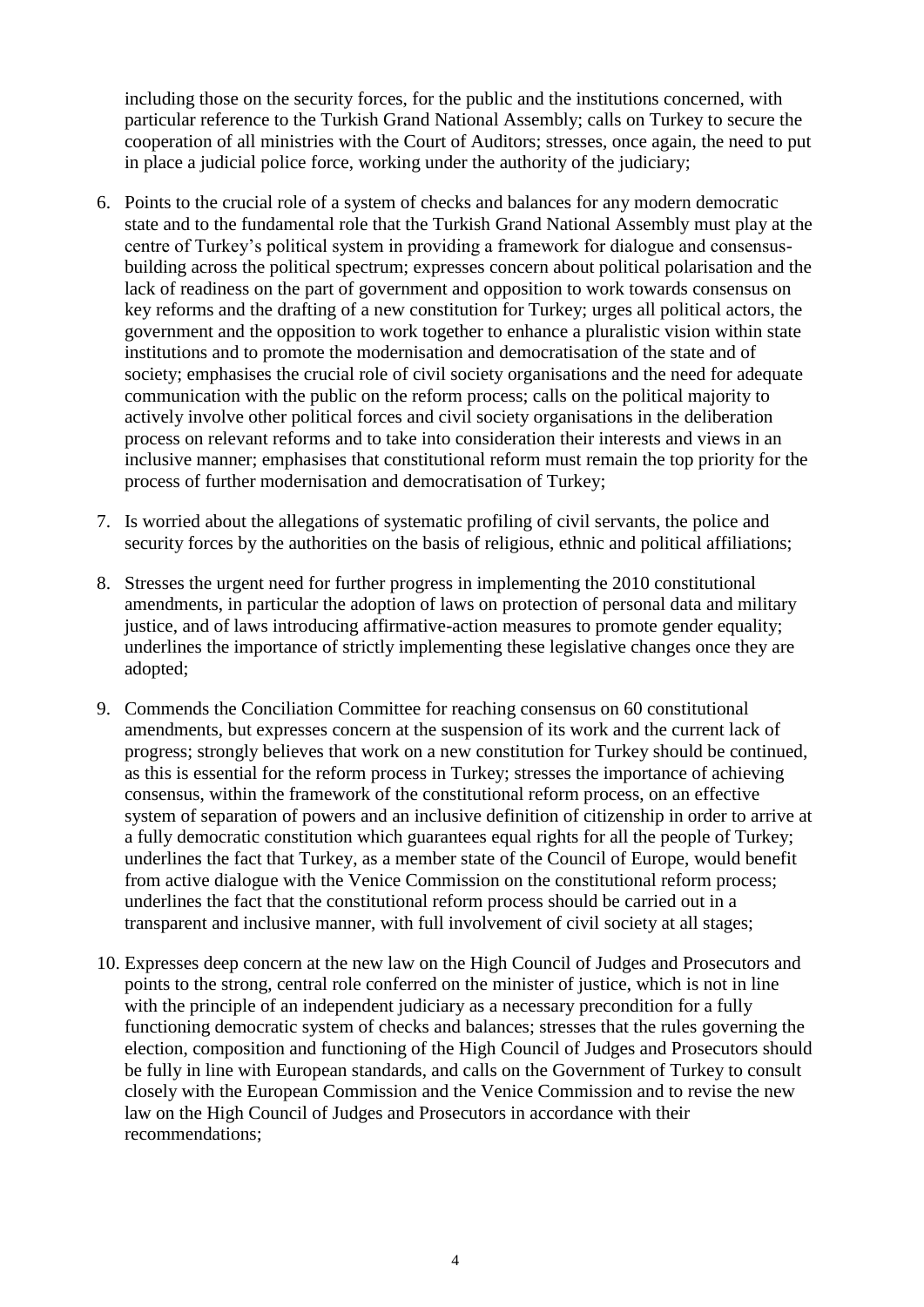- 11. Welcomes the democratisation package presented by the government on 30 September 2013 and calls on the government to implement it rapidly and fully, to duly consult the opposition and relevant civil society organisations in the preparation of implementing legislation and to continue with its reform efforts towards the revision of the electoral system (including the lowering of the 10 % electoral threshold) and the adequate inclusion of all components of Turkish society, in order to strengthen democracy and better reflect the existing pluralism in the country; stresses the urgent need for comprehensive anti-discrimination legislation and the establishment of an anti-discrimination and equality board; calls on the government, therefore, to ensure that the legislation on hate crimes offers protection for all citizens and communities, including LGBTI people; encourages the government to take steps to improve the rights of the Alevi community without delay; calls for further efforts to address the discrimination faced by the Roma minority, and to increase employability and reduce school drop-out rates;
- 12. Welcomes the establishment of new institutions, namely the Ombudsman Institution and the Turkish National Human Rights Institution, which became operational in 2013, thus creating additional mechanisms enabling individuals to apply for protection of their fundamental rights and freedoms;
- 13. Deeply regrets the loss of life among protesters and police, the excessive use of force by police and the violent acts by some marginal groups; takes the view that the protests in Gezi Park testify both to the existence in Turkey of a vibrant civil society and to the need for further vital dialogue and reforms, as a matter of urgency, on the promotion of fundamental values; considers regrettable the apparent failure of the courts to penalise all those state officials and police officers responsible for excessive violence, loss of life, and serious injuries to Gezi Park protesters, and therefore welcomes the ongoing administrative investigations (launched by the Ministry of the Interior), the judicial investigations and the inquiries by the Ombudsman into complaints relating to the events in Gezi Park, as a new opportunity to show full commitment to the rule of law and bring those responsible to justice; expects these investigations and inquiries to address the concerns fully and without delay; calls on Turkey to adopt adequate internal review procedures and to establish an independent supervisory body for police offences; takes the view that the Gezi Park events underline the need for far-reaching reforms in order to ensure respect for freedom of assembly; encourages the Ministry of the Interior and the police to establish methods for dealing with public protests in a more restrained way and calls on them, in particular, not to arrest or hinder the work of medical staff, lawyers and other professionals ensuring the basic rights of protesters; is concerned about the action taken against health professionals, lawyers, academics, students and professional associations in connection with their nonviolent actions during the Gezi events;
- 14. Observes that the unprecedented wave of protests also reflects the legitimate aspirations of many Turkish citizens for deeper democracy; reiterates that, in a democratic polity, governments must promote tolerance and guarantee freedom of religion and belief for all citizens; calls on the government to respect the plurality and richness of Turkish society;
- 15. Expresses great concern at the very limited coverage of the Gezi Park events by Turkish media and the dismissal of journalists who criticised the government's reactions to those events; recalls that freedom of expression and media pluralism, including digital and social media, are at the heart of European values and that an independent press is crucial to a democratic society, as it enables citizens to take an active part in the collective decision-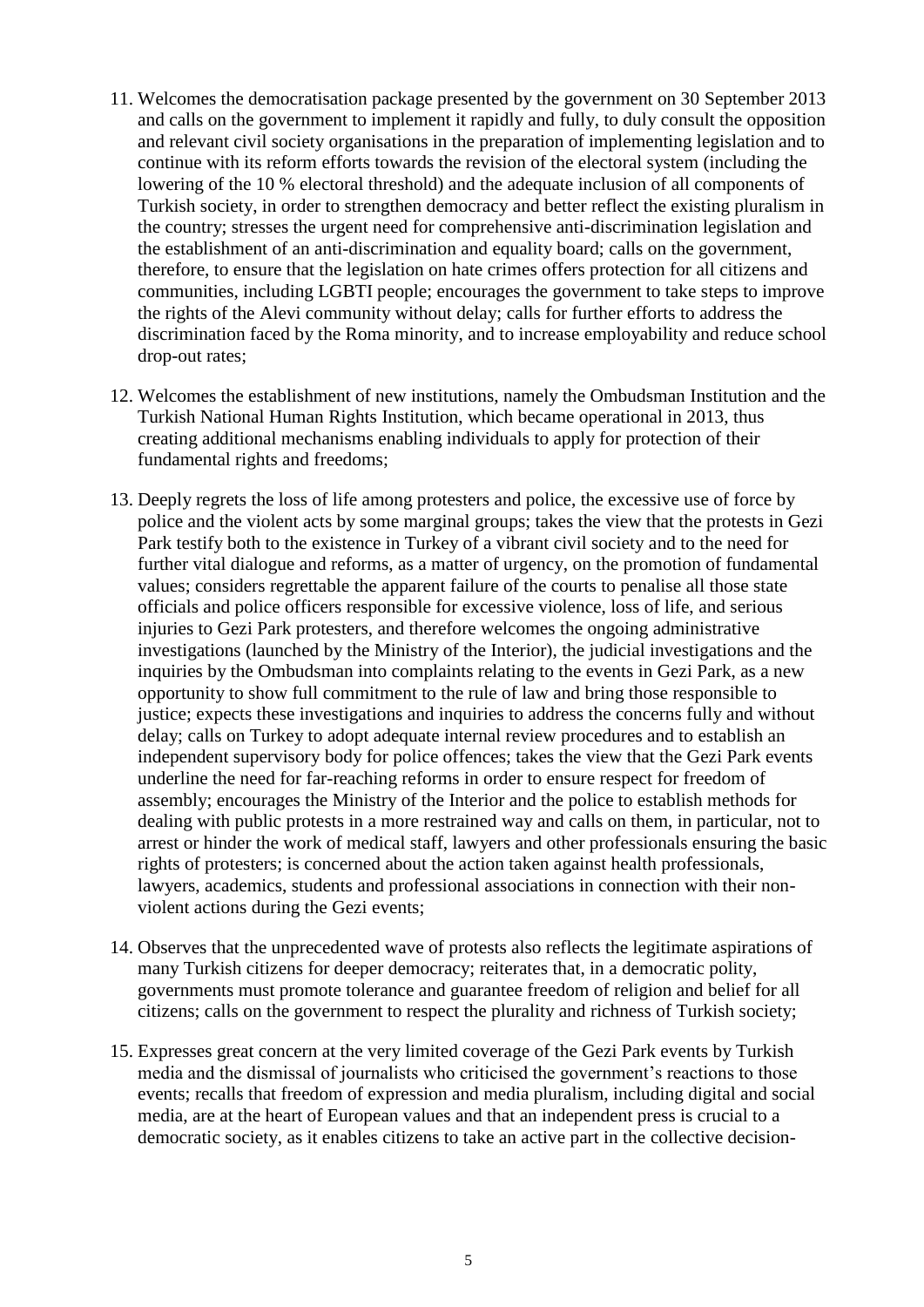making processes on an informed basis and therefore strengthens democracy; expresses deep concern at the new internet law which introduces excessive controls on, and monitoring of, internet access and has the potential to significantly impact on free expression, investigative journalism, democratic scrutiny and access to politically diverse information over the internet; points to the serious concerns expressed by the EU and the Organisation for Security and Cooperation in Europe and asks the Government of Turkey to revise the law in line with European standards on media freedom and freedom of expression; reiterates once again its concern at the fact that most media are owned by, and concentrated in, large conglomerates with a wide range of business interests, and points to the worrying and widespread phenomenon of self-censorship by media owners and journalists; is concerned about the dismissal of journalists from positions in the media as a result of their criticising the government; is deeply concerned about the procedures used to punish the owners of critical media; raises concerns about the implications of accreditation by state institutions, mainly targeting the opposition media; expresses deep concern at the particularly high number of journalists currently in pre-trial detention, which undermines freedom of expression and of the media, and calls on Turkey's judicial authorities to review and address these cases as soon as possible; highlights the special role of public service media in strengthening democracy and calls on the Government of Turkey to ensure the independence and sustainability of public service media in compliance with European standards;

- 16. Expresses deep concern and dissatisfaction at the lack of genuine dialogue and consultation on the draft internet law and the draft law on the High Council of Judges and Prosecutors, and notes that this starkly departs from previous instances of good cooperation; is deeply concerned that the law on the internet and the law on the High Council of Judges and Prosecutors are taking Turkey away from its path towards the fulfilment of the Copenhagen criteria, and calls on the Government of Turkey to engage in true, constructive dialogue on the two laws and on future legislation, in particular, on the media and the judiciary, and to do its utmost to rekindle the negotiation process and show true commitment to its European perspective, including through a reform of the laws on the internet and the High Council of Judges and Prosecutors;
- 17. Expresses its concern over the Turkish Prime Minister's recent statements that he might go beyond the existing internet law and ban Facebook and YouTube;
- 18. Notes that Parliament's Ad Hoc Delegation for the Observation of Trials of Journalists in Turkey, established in 2011 and referred to in Parliament's resolutions on the 2011 and 2012 progress reports on Turkey, presented its interim activity report in 2013, based on factual observations, and will deliver its final activity report on 1 April 2014;
- 19. Notes the concerns in Turkish society about the excessively wide scope of the Ergenekon case, the shortcomings as regards due process, and allegations of the use of inconsistent evidence against the defendants, which, as in the Sledgehammer case, have undermined acceptance of the ruling; stresses once again, in light of the above, that the KCK case must demonstrate the strength and the proper, independent, impartial and transparent functioning of Turkey's democratic institutions and judiciary, as well as a firm, unconditional commitment to respect for fundamental rights; calls on the EU Delegation in Ankara to closely monitor further developments in these cases, including a possible appeal process and detention conditions, and to report back to the Commission and Parliament;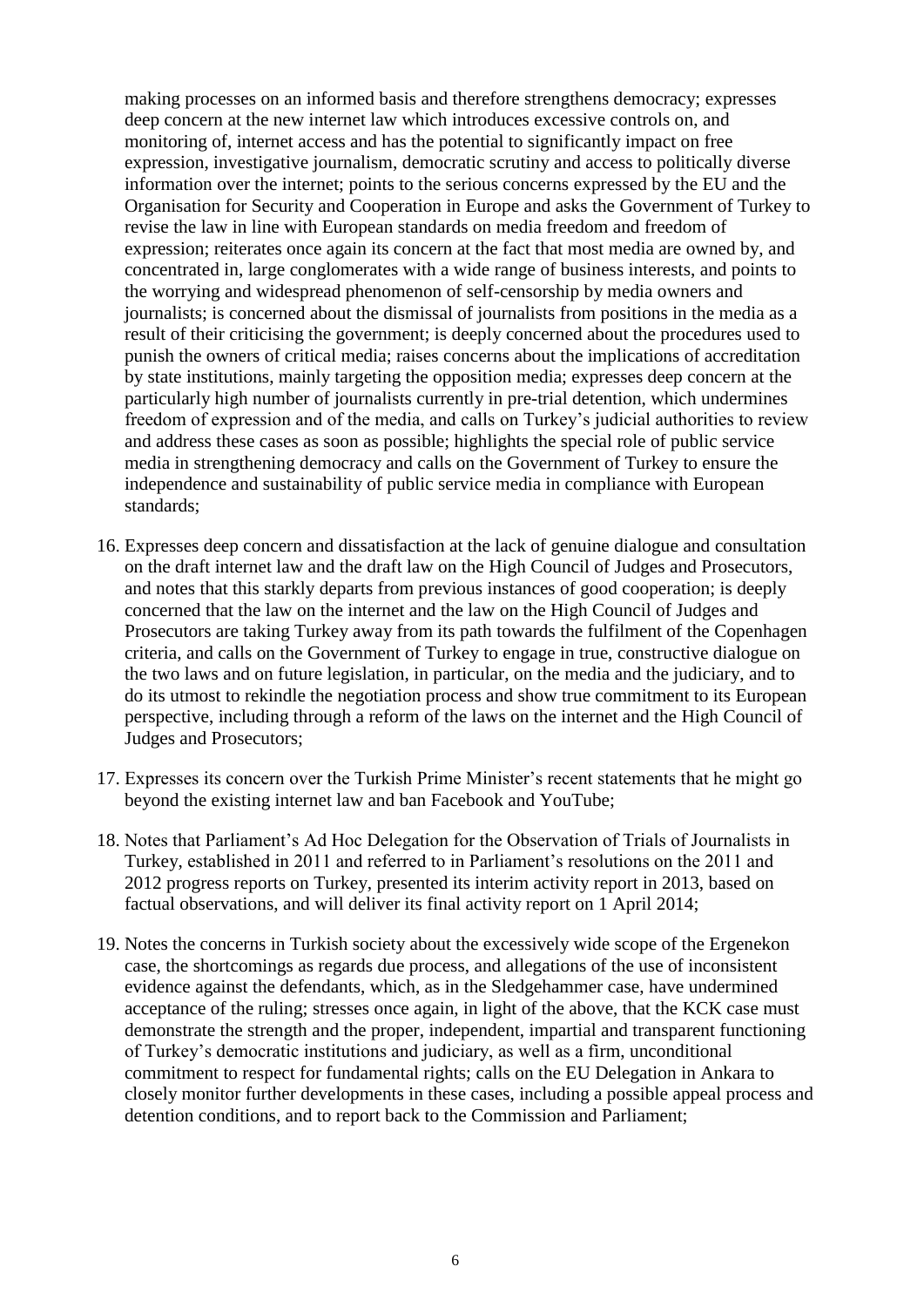- 20. Draws particular attention to the trials of Füsun Erdoğan and Pinar Selek; takes the view that these trials are an example of the shortcomings of Turkey's justice system and expresses concern at the fact that the proceedings against Pinar Selek have lasted 16 years; insists that any trials should be carried out in a transparent manner, respecting the rule of law and ensuring appropriate conditions;
- 21. Expresses concern over the deepening cultural division in Turkey on so-called 'lifestyle issues', which runs the risk that the authorities will start to intrude into citizens' private lives, as exemplified by recent statements on the number of children women should have, on mixed-sex student residences and on the selling of alcohol;
- 22. Notes that the implementation of the third judicial reform package has led to the release of a significant number of detainees, and welcomes the fourth judicial reform package as another important step towards a Turkish judiciary that is in line with EU standards and values; notes, in particular, (i) the new, important distinction between freedom of expression, of the press and of assembly and incitement to violence or to acts of terrorism, (ii) the limitation of the offence of praising a crime or a criminal to instances where there is a clear and imminent danger to public order, and (iii) the narrowing of the scope of the offence of committing a crime in the name of an organisation, without being a member of it, to armed organisations only;
- 23. Welcomes the initiatives taken by the High Council of Judges and Prosecutors to promote the training of a large number of judges and prosecutors in the field of human rights and to promote a thorough, operational understanding of the case law of the European Court of Human Rights (ECtHR); notes the adoption of the Action Plan on the Prevention of Violations of the European Convention on Human Rights and calls on the government to ensure the rapid and effective implementation thereof so that all issues raised in ECtHR judgments in which Turkey was found to have violated provisions of the European Convention on Human Rights can be addressed once and for all; encourages the government to continue with ambitious judicial reforms built on the need to advance the defence and promotion of fundamental rights; stresses, in this connection, the need to reform the anti-terror law as a matter of priority;
- 24. Calls on Turkey to commit itself to combating impunity and bringing to a successful conclusion efforts to accede to the Rome Statute of the International Criminal Court (ICC);
- 25. Reaffirms the importance of opening Chapters 23 (judiciary and fundamental rights) and 24 (justice and home affairs) early in the negotiation process and closing them at the end; stresses that this would be consistent with the Commission's new approach for new candidate countries; recalls that the opening of these chapters is based on the fulfilment of the conditions defined in the official benchmarks and stresses, therefore, that delivering to Turkey the official benchmarks for the opening of Chapters 23 and 24 would provide a clear roadmap for, and give a boost to, the reform process and, in particular, would provide a clear anchor for the reform process in Turkey, on the basis of European standards, with particular reference to the judiciary; calls on the Council, therefore, to make renewed efforts for the delivery of the official benchmarks and ultimately, upon fulfilment of the criteria set, for the opening of Chapters 23 and 24; calls on Turkey to cooperate as much as possible to this end; calls on the Commission to promote without delay further dialogue and cooperation with Turkey in the fields of the judiciary and fundamental rights and of justice and home affairs in the framework of the Positive Agenda;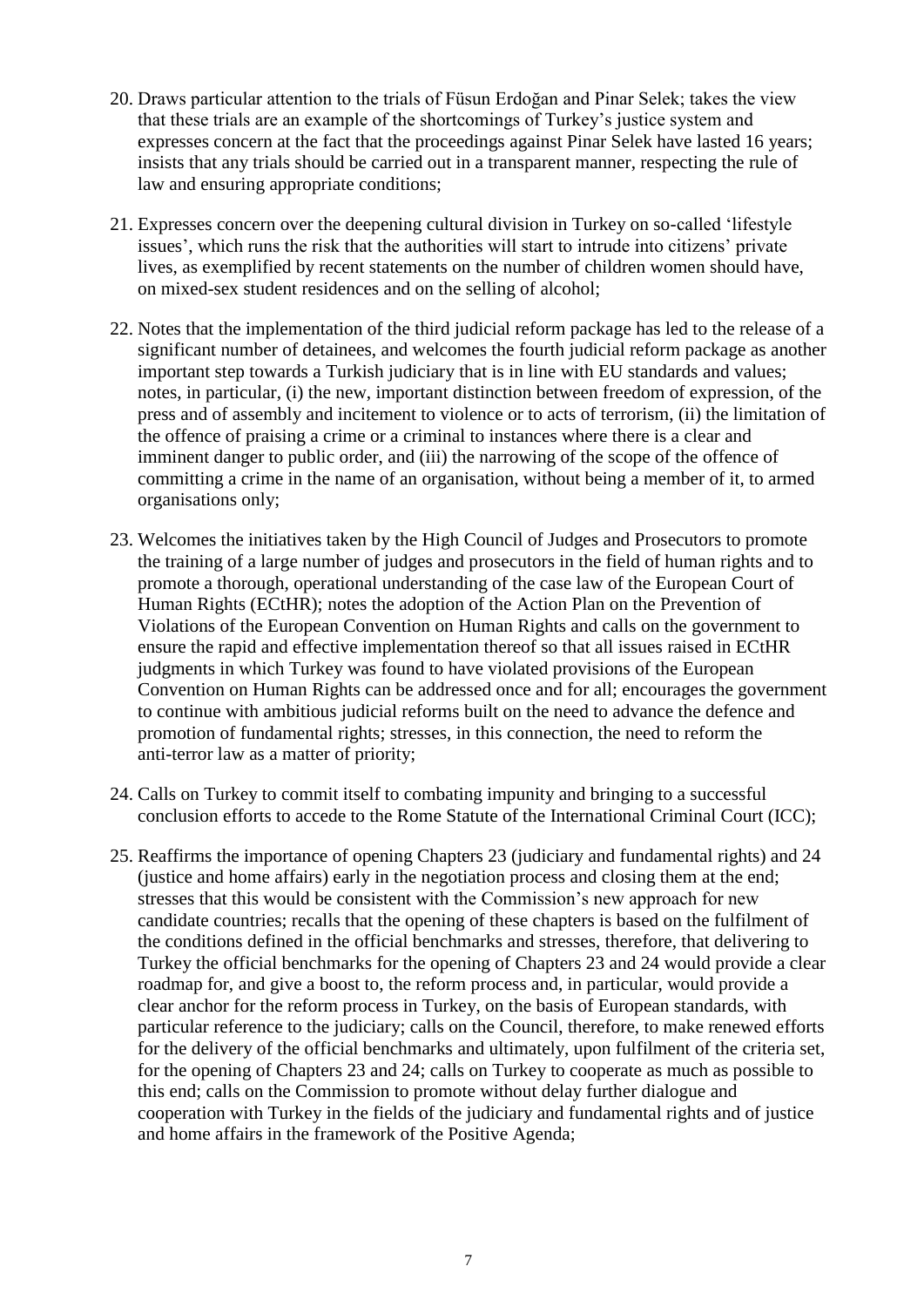- 26. Commends the decision by the Assembly of Foundations to return the lands of the historic Mor Gabriel Monastery to the Syriac community in Turkey, in compliance with the pledge made by the government in the democratisation package; stresses the importance of continuing to provide an appropriate legal framework for the restoration of the property rights of all religious communities; stresses the importance of continuing the process of reform in the area of freedom of thought, conscience and religion by enabling religious communities to obtain legal personality, by eliminating all restrictions on the training, appointment and succession of clergy, by complying with the relevant judgments of the ECtHR and the recommendations of the Venice Commission and by eliminating all forms of discrimination or barriers based on religion; calls on the Government of Turkey to consider the request by the Alevi community to recognise the Cemevis as places of worship in their own right; underlines the importance of lifting all obstacles to a speedy reopening of the Halki Seminary and to public use of the ecclesiastical title of the Ecumenical Patriarch; calls on the Yargitay court to reverse its decision converting the historic Hagia Sophia Church in Trabzon as a mosque and push for its immediate re-opening as a museum.
- 27. Expresses support for the database on violence against women currently being compiled by the Ministry for Family and Social Policies; asks that existing legislation on the creation of shelters for women who are victims of domestic violence be complemented with adequate follow-up mechanisms where municipalities fail to establish such shelters; supports the efforts of the Ministry for Family and Social Policies to raise penalties for forced early marriages, which must be eradicated, and encourages it to continue on this path; calls for further efforts to eradicate so-called 'honour killings'; expresses renewed concern at the low level of social and economic inclusion of women and of participation by women in the labour force, in politics and at senior level in the administration, and encourages the government to adopt appropriate measures to promote a more central role for women in Turkey's economic and political fabric; calls on all political parties to take specific action to further encourage women's empowerment as regards active participation in politics; stresses the key role of education and professional training in promoting the social and economic inclusion of women, and the importance of mainstreaming gender equality in the legislative process and in the implementation of laws;
- 28. Strongly supports the government's initiative of striving for a settlement of the Kurdish issue on the basis of negotiations with the PKK, with the aim of putting a definitive end to the PKK's terrorist activities; welcomes the fact that education in Kurdish is now allowed in private schools and encourages the government to put in place the necessary reforms aimed at promoting the social, cultural and economic rights of the Kurdish community, including through education in Kurdish in public schools, on the basis of adequate consultation of relevant stakeholders and of the opposition, and with the overall aim of facilitating a real opening to the claims for basic rights for all citizens in Turkey; asks Turkey to sign the Council of Europe's European Charter for Regional or Minority Languages; expresses concern at the large number of cases launched against writers and journalists writing on the Kurdish issue and at the arrest of several Kurdish politicians, mayors and members of municipal councils, trade unionists, lawyers, protesters and human rights defenders in connection with the KCK trial; calls on the opposition to actively support negotiations and reforms as an important step for the benefit of Turkish society at large; calls on the Turkish authorities and the Commission to cooperate closely on assessing which Instrument for Pre-Accession Assistance (IPA) programmes could be used to promote sustainable development in the south-east in the framework of negotiations on Chapter 22;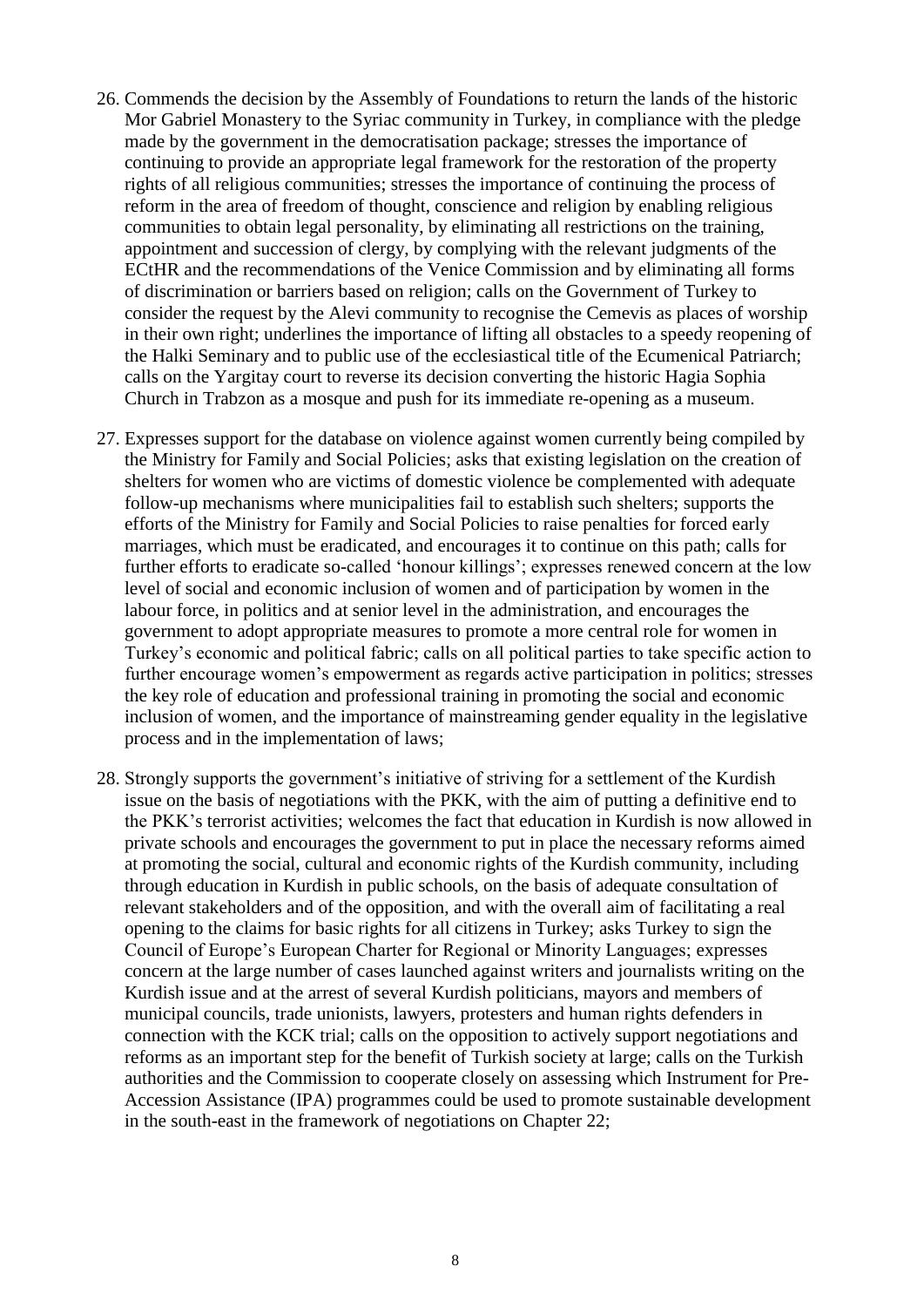- 29. Welcomes the expected speedy implementation of the statement of intent by the Turkish Government regarding the reopening of the Greek-minority school on the island of Gökçeada (Imbros), which constitutes a positive step towards the preservation of the bicultural character of the islands of Gökçeada (Imbros) and Bozcaada (Tenedos), in line with Resolution 1625(2008) of the Parliamentary Assembly of the Council of Europe; notes, however, that further action is needed to address the problems faced by members of the Greek minority, in particular with regard to property rights; calls on the Turkish authorities, in this regard, given the dwindling number of members of the minority, to encourage and assist expatriate minority families who wish to return to the island;
- 30. Is of the opinion that social dialogue and the involvement of social partners are vital to the development of a prosperous and pluralistic society, and as a way to promote social and economic inclusion in society at large; underlines the importance of further progress in the areas of social policy and employment, in particular with a view to removing all obstacles to the effective functioning and unhindered work of trade unions, especially in small and medium-sized enterprises, establishing a national employment strategy, addressing undeclared work, widening the coverage of social protection mechanisms, and increasing employment rates among women and people with disabilities; notes the implementation of new legislation on trade union rights in both the public and the private sectors, and calls on Turkey to make every effort to bring legislation fully into line with ILO standards, especially the right to strike and the right to collective bargaining; stresses the importance of opening Chapter 19 on social policy and employment;

## *Building good neighbourly relations*

- 31. Notes the continuing efforts by Turkey and Greece to improve their bilateral relations, including through bilateral meetings; considers it regrettable, however, that the casus belli threat declared by the Grand National Assembly of Turkey against Greece has not been withdrawn; urges the Turkish Government to end the repeated violations of Greek airspace and territorial waters, as well as Turkish military aircraft flights over Greek islands;
- 32. Calls on the Turkish Government to sign and ratify the United Nations Convention on the Law of the Sea (UNCLOS), which is part of the acquis communautaire, without further delay, and recalls the full legitimacy of the Republic of Cyprus' exclusive economic zone; calls on Turkey to respect the sovereign rights of all Member States, including those relating to the exploration and exploitation of natural resources in territories or waters under their sovereignty;
- 33. Reiterates its strong support for the reunification of Cyprus, on the basis of a fair and viable settlement for both communities, and welcomes, in this regard, the joint declaration by the leaders of the two communities on relaunching the talks on the reunification of Cyprus and the commitment by both sides to a settlement based on a bi-communal, bi-zonal federation with political equality, and that the united Cyprus, as a member of the UN and the EU, will have a single international legal personality, single sovereignty and single united-Cyprus citizenship; commends the commitment by both sides to creating a positive atmosphere in order to ensure that the talks succeed, and to confidence-building measures to support the negotiation process; asks Turkey to actively support these negotiations aimed at a fair, comprehensive and viable settlement under the auspices of the UN Secretary-General and in accordance with the relevant UN Security Council resolutions; calls on Turkey to begin withdrawing its forces from Cyprus and to transfer the sealed-off area of Famagusta to the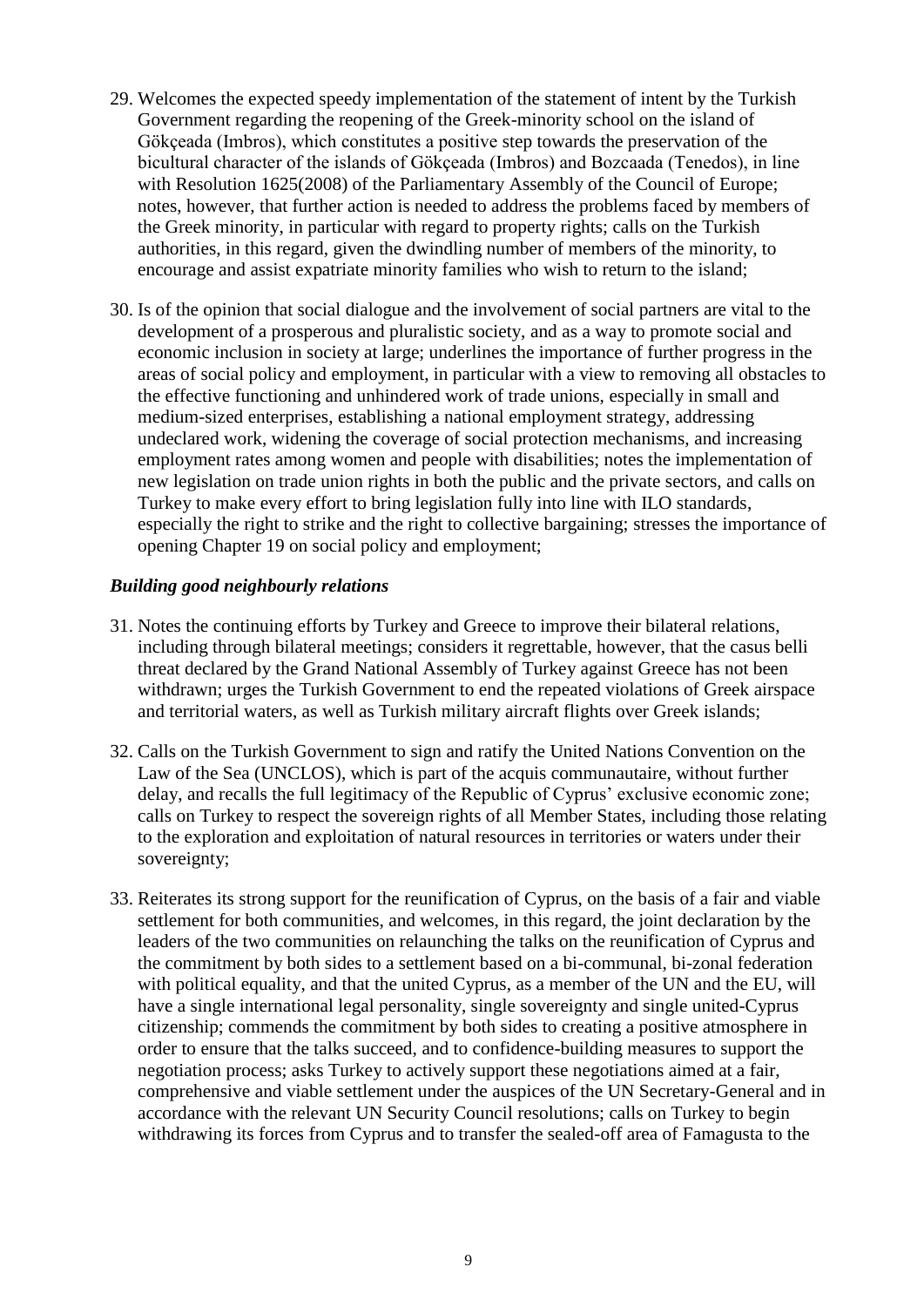UN in accordance with UNSC Resolution 550 (1984); calls on the Republic of Cyprus to open the port of Famagusta, under EU customs supervision, in order to promote a positive climate conducive to the successful resolution of the ongoing reunification negotiations, and to allow Turkish Cypriots to trade directly in a legal manner that is acceptable to all; takes note of the proposals by the Cypriot Government to address the abovementioned issues;

- 34. Welcomes the joint statement of 10 December 2013 by Mayor Alexis Galanos and Mayor Oktay Kayalp in which they express strong support for a reunited Famagusta;
- 35. Welcomes Turkey's decision to grant the Committee on Missing Persons access to a fenced military area in the northern part of Cyprus and encourages Turkey to allow the committee to access relevant archives and military zones for exhumation; calls for special consideration for the work done by the Committee on Missing Persons;
- 36. Stresses the importance of a coherent and comprehensive security approach in the Eastern Mediterranean, and calls on Turkey to allow political dialogue between the EU and NATO by lifting its veto on EU-NATO cooperation including Cyprus, and calls, in parallel, on the Republic of Cyprus to lift its veto on Turkey's participation in the European Defence Agency;
- 37. Urges Turkey and Armenia to proceed to a normalisation of their relations by ratifying, without preconditions, the protocols on the establishment of diplomatic relations, by opening the border and by actively improving their relations, with particular reference to cross-border cooperation and economic integration;

#### *Advancing EU-Turkey cooperation*

- 38. Deplores Turkey's refusal to fulfil its obligation of full, non-discriminatory implementation of the Additional Protocol to the EC-Turkey Association Agreement towards all Member States; recalls that this refusal continues to have a profound effect on the negotiation process;
- 39. Notes that Turkey is still the EU's sixth biggest trading partner and that the EU is Turkey's biggest, with 38 % of Turkey's total trade going to the EU and almost 71 % of foreign direct investment coming from the EU; welcomes the ongoing Commission evaluation of the EU-Turkey Customs Union aimed at assessing its impact on both parties and ways to update it, and urges Turkey to remove the remaining restrictions on the free movement of goods;
- 40. Believes that, in view of Turkey's strategic role as an energy hub and source of plentiful renewable energy resources, consideration should be given to close cooperation between the EU and Turkey on energy and to the value of opening negotiations on Chapter 15 on energy in order to provide an adequate regulatory framework; stresses, further, the importance of involving Turkey in the process of shaping Europe's energy policy; underlines the fact that climate change, renewable energy and energy efficiency priorities need to be addressed, and stresses, in this regard, the potential for cooperation between the EU and Turkey on green energy issues; asks the Commission to prioritise financing in favour of renewable energy projects, the energy grid and interconnectivity in Turkey; asks Turkey to fully implement legislation on environmental impact assessment, without any exception for large projects;
- 41. Notes Turkey's increased engagement in south-east Europe, particularly in Bosnia and Herzegovina, and encourages the Turkish authorities to align their positions with the EU's